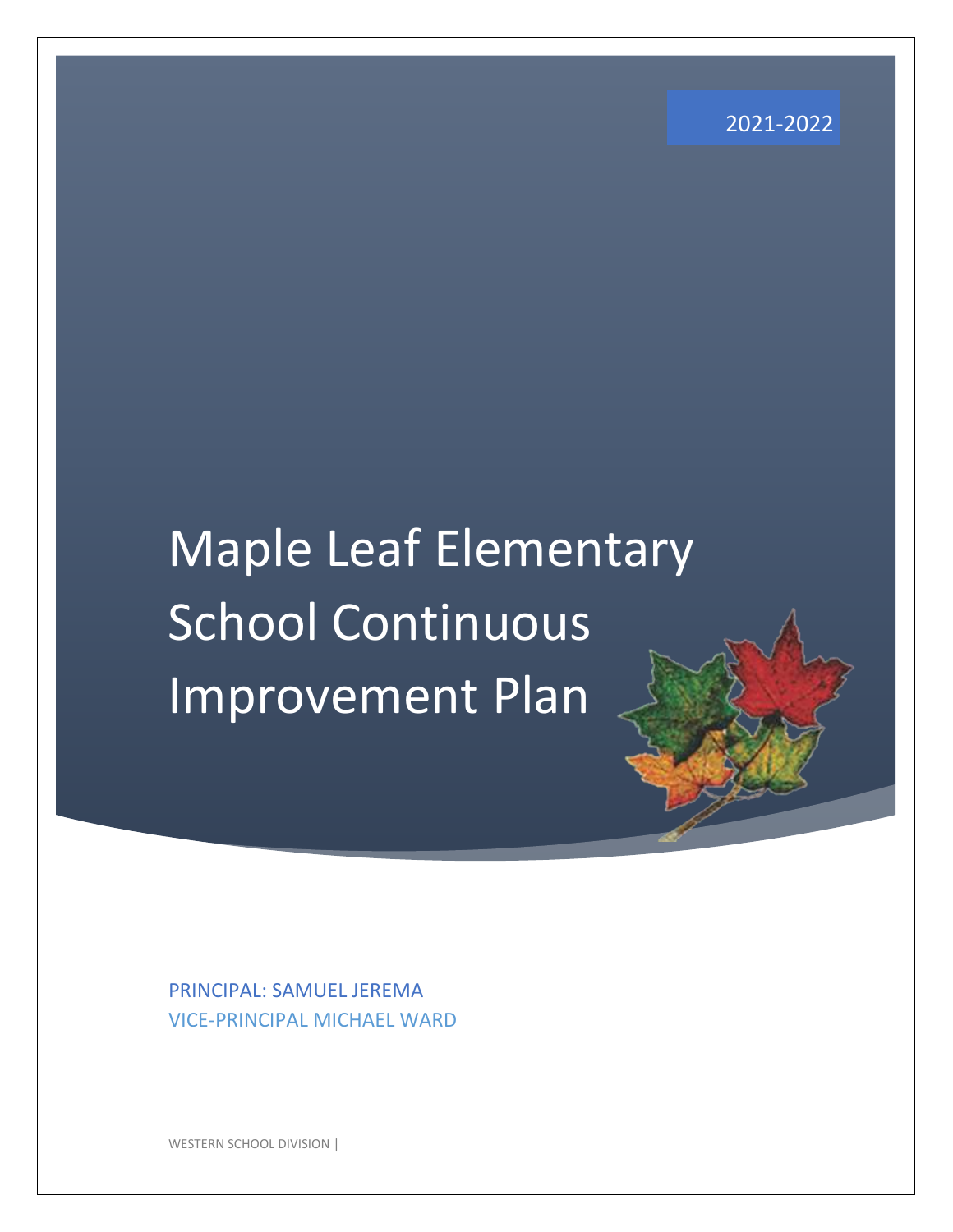# Maple Leaf School Profile

Maple Leaf Elementary is a dual-track school with both French Immersion and English classes. The school has grown quite a bit in recent years, and we are starting the 2021 school year with 478 students from kindergarten to grade four. Our staff includes 36 teachers 15 EAs, 4 custodians, 2 admin assistants, and 2 administrators. We offer various services including Guidance, Reading Recovery, English as an Additional Language and Resource. Our school division is also supported by school psychologists, speech pathology, and teacher coaches for French, Literacy, Numeracy and New Teacher Development.

Our school is student focused and continually working to find ways to empower our children to succeed. Our goal is to develop and help foster independent learners or, as we say, "adventurous achievers". Essentially this translates to students that are not afraid to take risks, whether that be to try to spell a word, to work at a math problem, or to balance across a balancing beam. Apprehension to approach something novel, for fear of failure or of "not being good at it", can often be an obstacle to real critical thinking. Thus, creating environments where the process to master a skill or solve a problem is valued and rewarded is one of our main focuses and is present in all our target goals below. Methods such as Playbased, Inquiry based and Project Based Learning are some of the ways we are creating these environments in and out of the classroom.

Although recent years have made many typical activities that students enjoy at Maple Leaf challenging to provide, such as field trips, extracurriculars, clubs, and community events, we believe providing such opportunities to our students is important. Thus, we will continue to work creatively to find ways for our kids to be involved in with the local and greater community, whether it be our bike program,

skating rink, virtual cuddle up and reads, or outside field trips.

We are a diverse population with students from all around the world. We speak many languages, come from many backgrounds and upbringings. We take pride in our efforts to create welcoming equitable environments that afford everyone the same opportunities and allows us to celebrate our differences and similarities as a school community.

# School Philosophy

Maple Leaf School is committed to being inclusive, meeting all students needs, and providing an equitable environment for learning. We want to create a collaborative environment where students, staff, home and the community all play a role in our students' success in education.

## Equity

Western School Division and Maple Leaf Elementary School are committed to offering equitable education to our students. Each child comes to school with wide range of backgrounds, abilities, talents, and interests. We believe every student should have the support in place to meet them where they are academically.

Our community is growing in diversity, accepting people from all around the world. We currently have 165 English as an additional language learners; almost 29% of our student population. Our inclusion policies and practices are helping to ensure that we acknowledge and celebrate this diversity and help connect our new families to the school and the community. Our access to the local Settlement Worker in Schools (SWIS) through [Regional Connections,](https://regionalconnections.ca/) is also allowing us to help children and families overcome some of the challenges they face in moving to a new country and community.

Our school offers EAL education to further support students that speak *English as an*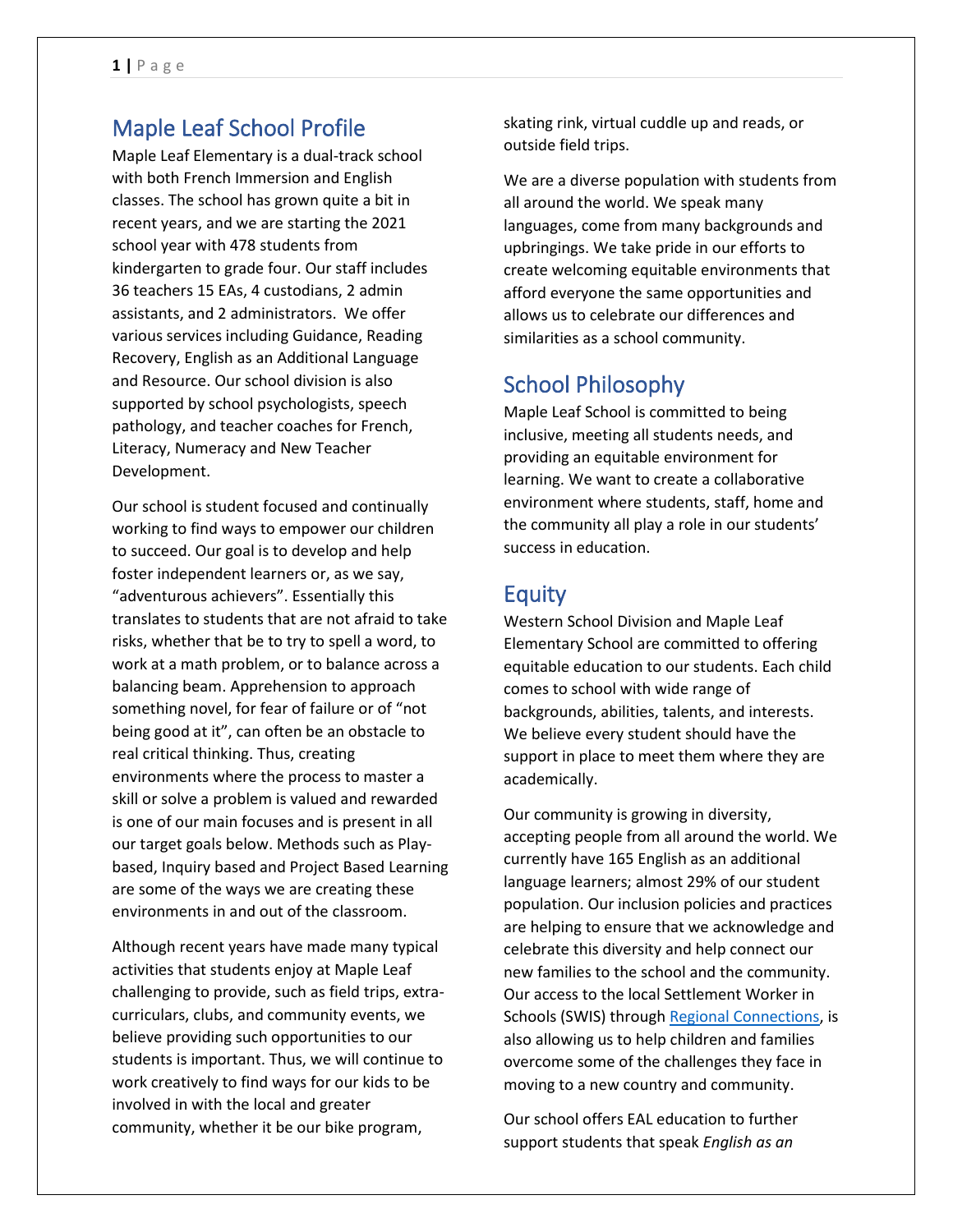#### **2 |** P a g e

*Additional Language.* This is done with a combination of in the classroom support and individual pull out. All our new EAL students are assessed and, will receive additional support in the classroom through adaptations or scaffolding lessons to their ability and, if needed, will be provided with direct EAL support.

Resource, Guidance, Reading Recovery and other professional supports in the division are also in place to provide students with the planning, resources, and support to close gaps, empower, and/or provide student specific planning to set students up for success.

### Mission Statement

Maple Leaf School is dedicated to:

- o Working as a community to provide a safe, caring student-centred learning environment where diversity is celebrated;
- o Activating student learning in support of our children reaching their potential as creative, responsible, and contributing members of our democratic society;
- o Working together as a staff to advance our capacity to improve student learning
- o Celebrate learning and promoting independent learners that are adventurous achievers.

# School Priorities

- o Literacy
- o Numeracy
- o French Acquisition
- o Social-Emotional

### WSD Board Priorities

- o Improve Student Learning
- o Inspire a Culture of Integrity
- o Encourage Adventurous Achievers
- o Deepen Community Relationships

## Career Development

Career development is an essential component from Kindergarten to Grade 12. At the K-4 level, students have opportunities to learn about themselves, their communities, and begin seeing themselves in many potential careers. This is done in a variety of ways, including imaginative play, direct lessons, reading, and connecting with the community. Career development is intertwined in all subject area learning outcomes. Skill sets that are becoming more desirable in the working world are now being offered to Maple Leaf students, including Coding, and 3D printing. Please review the Ready for Life - [A Model for Success beyond K-](https://www.westernsd.mb.ca/school/mordenmiddle/Programs/careerdevelopment/Documents/Ready%20for%20Life%20(2017).pdf)[12](https://www.westernsd.mb.ca/school/mordenmiddle/Programs/careerdevelopment/Documents/Ready%20for%20Life%20(2017).pdf) document to see how Western School Division is working to support career development from Kindergarten till grade 12.



# Programs Offered

We are a dual track school with programming offered in both French and English. We offer English Language Arts, Math, Science, Social Studies, Physical Education/Health, Music, K-4 Basic French. In K-4 French Immersion, students learn in French, with the exception of English Language Arts. Kindergarten and Gr. 1 in French Immersion are both focused on French oral language acquisition and informal French reading instruction. Formal French reading instruction begins in Grade 2 in this program.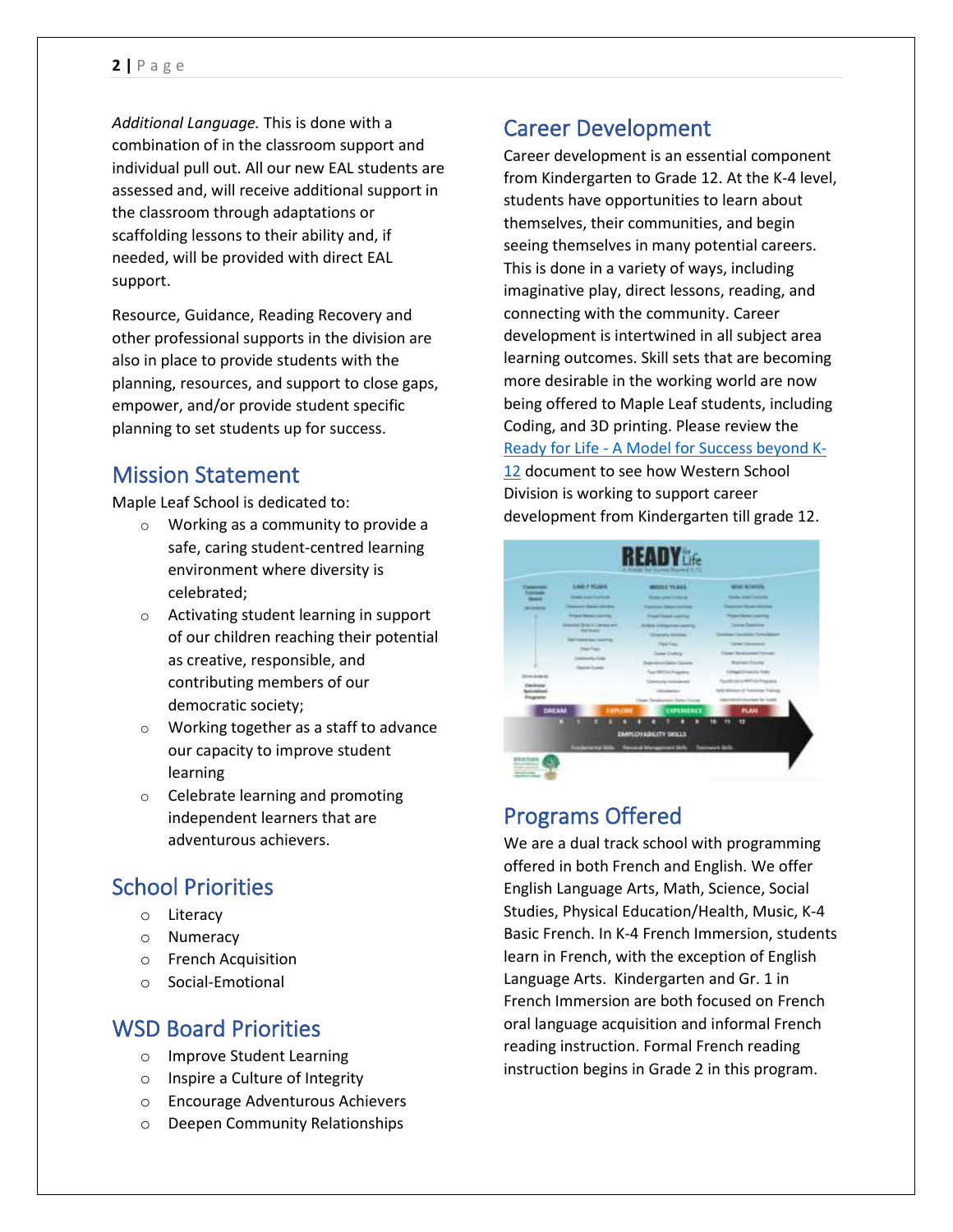# Maple Leaf ESD Plan

Maple Leaf Elementary has been working to get greener. Our school has expanded its recycling program and has made sure that there are recycling bins in every wing of the building that can be rolled out to collect recycled goods each lunch period. Further, our students' in grade 4 have been helping us to make better use of out discarded paper and have weekly recycling pick ups for paper products . Sustainable living is something that we want to emphasize with our students and recycling is a big part of that message.



Last year we were happy to have added a composting program in our school. We purchased two composting bins, with plans for more this year. The goal is to keep as much waste out of our landfills as possible. Students are learning many new skills while running the compost project. They have learned how to read a school map when collecting and returning the compost pails. Students have also learned how to use a scale, and read and record fractions. We currently have more than half the classrooms participating in the compost program and are aiming to grow to every classroom. At this point we are collecting 32 kgs

(70lbs) of compost a month! That's equal to the average weight of a 10 year old! There are also two classroom that have their own worms breaking down compost for students to make real scientific observations.

Lastly we are continuing to grow our gardening program (pun intended). We added six new large planters to our school yard, bringing our total to 15. Our goal with the gardening project is to have enough gardening spaces for ALL of the classrooms at Maple Leaf school. We look forward to continue sharing the importance of sustainability and the lifelong skill of gardening with all the students for years to come! To help care for the gardens we also installed a 1000L tote that will collect rain water from our shed using a direct feed from the rain trough. Students are learning about all kinds of plant life and they will be able to use collected rain water and nutrient rich soil from our composts. We have future plans of adding butterfly houses to show students how pollinators help contribute to the cycle.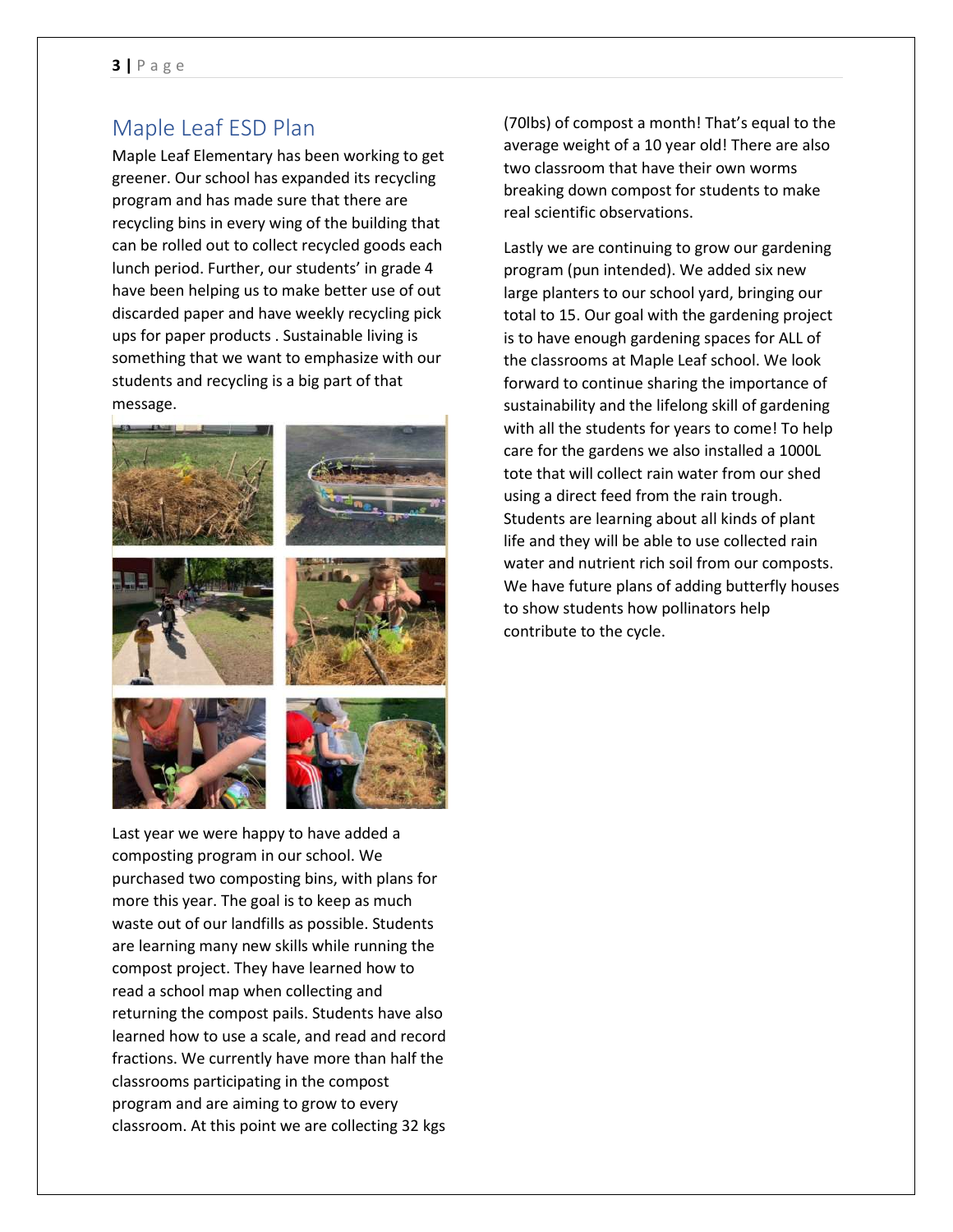# Numeracy

#### Numeracy Goals:

o Improve Problem Solving and Critical Thinking Skills and foster adventurous achievers (Risk Takers) that have a fluid understanding of mathematics.

# Numeracy Targets:

- $\circ$  Students will demonstrate an increase in Problem Solving achievement on the divisional and provincial assessment
- $\circ$  There will be an increase in student achievement in cognitive level 3 questions in mathematics.

#### Assessment:

- o Problem Solving Assessment
- o Report Card PS data
- o Prov. Assessment (Fall 2021)
- o Formative classroom assessment

# Numeracy Projects:

In response to the data trends we observed through a variety of assessments, our staff identified where our students were struggling and formed collaborative groups to develop plans to address these areas. As teachers need to be responsive to the needs of their students as well changing dynamics in the school or classroom, these plans will continue to evolve and will be built upon throughout the year.

# • Numeracy Project: K-4 Explore and Improve Inclusive Assessment

Working towards providing inclusive strategies for assessment such as providing alternative means to demonstrate knowledge, providing more time when needed, ensuring students understand the question, and rewarding the process over the answer encouraging adventurous achievers?

# • Numeracy Project: K-4 Build Thinking Classrooms

Implementing teaching practices for enhanced and deeper learning, building on methods and ideas from educational academics such as Peter Liljedahl.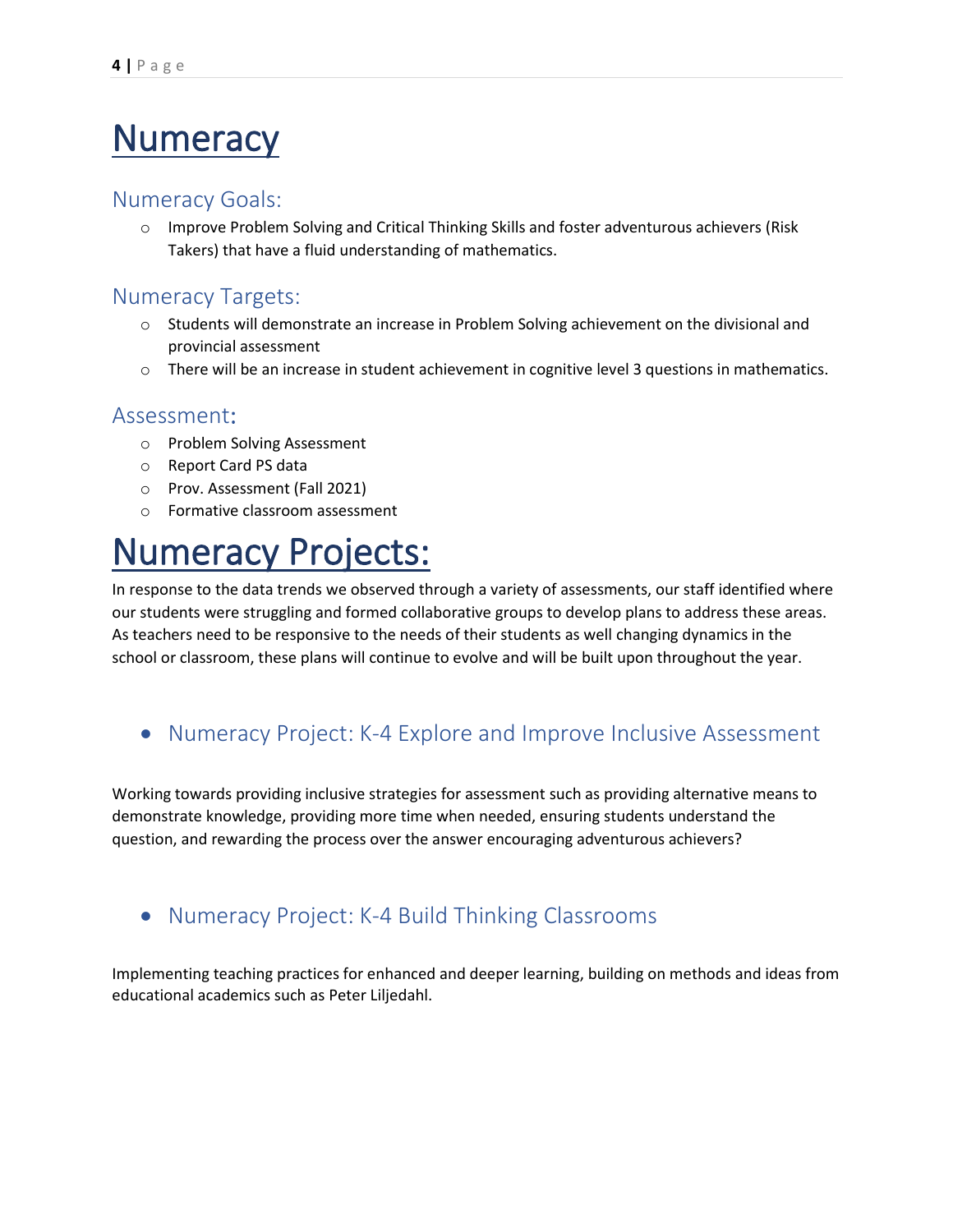### Numeracy Data & Evidence:

|                | Grade 2 Report Card MATH DATA - 2020-21                                   |                                      |                      |     |
|----------------|---------------------------------------------------------------------------|--------------------------------------|----------------------|-----|
|                | "Knowledge &<br>Understanding"                                            | "Mental Math &<br><b>Estimation"</b> | "Problem<br>Solving" |     |
| <b>AVERAGE</b> | 3.3                                                                       | 3.1                                  |                      | 3.1 |
|                | Grade 3 Report Card MATH DATA - 2020-21<br>"Knowledge &<br>Understanding" | "Mental Math &<br><b>Estimation"</b> | "Problem<br>Solving" |     |
|                |                                                                           |                                      |                      |     |
| <b>AVERAGE</b> | 3.3                                                                       | 3.2                                  |                      | 3.1 |
|                | Grade 4 Report Card MATH DATA - 2020-21                                   |                                      |                      |     |
|                | "Knowledge &                                                              | "Mental Math &                       | "Problem             |     |
|                | Understanding"                                                            | <b>Estimation"</b>                   | Solving"             |     |
| <b>AVERAGE</b> | 3.5                                                                       | 3.5                                  |                      | 3.2 |

*The Provincial Report card data featured above demonstrates how problem solving is consistently the area our students struggle the most. Although there may not appear to be a large variance from the other academic areas, considering the breadth of the data, corroborated assessments and coupled with teacher input, it is clear that applying mathematical thinking and understanding in a problem based or real world context is difficult for our students to understand. Thus, for this school year, we choose a goal that focuses on creating environments that encourages and supports the thinking process or "productive struggle" in effort for students to take risks, have more fluid mathematical thinking, and ultimately improve problem solving skills. Much of this effort is outlined in Peter Liljedahl's "Building Thinking Classroom" which is model we are looking to closer align with[.](https://www.peterliljedahl.com/teachers)*



*The numeracy assessment above represents students ability to use addition and subtraction facts effectively in mental math. We generally see improvement in student ability in these math facts over time in both subtraction and addition. However, there is consistently a better understanding of addition facts across all grades. This again likely connects to students ability to think fluidly.*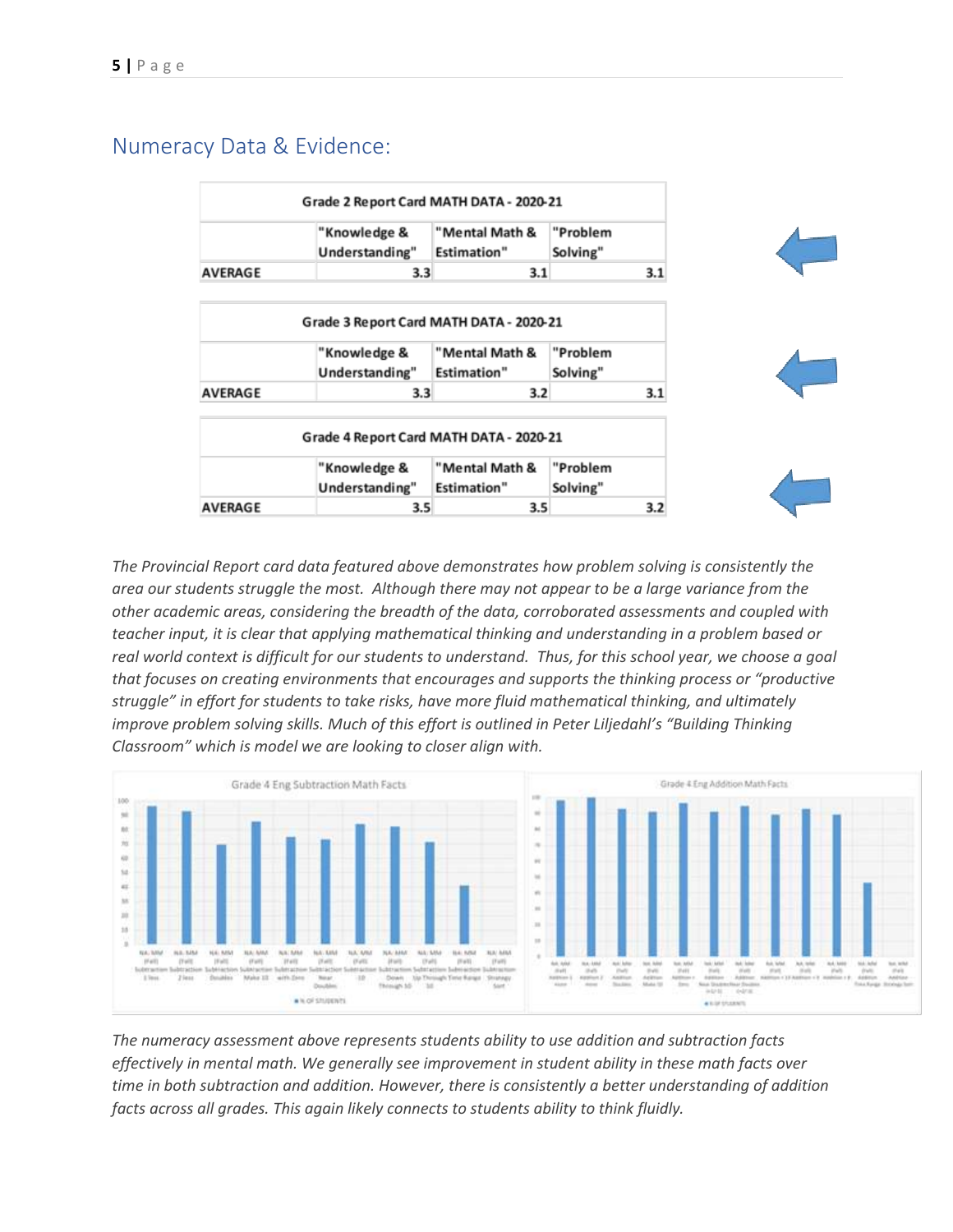*Often students are taught addition and subtraction separately and often only focus on mathematical thinking involved in the math classroom. Generally speaking, this means students master addition facts first and more effectively than subtraction. Increasing students ability to be fluid in their thinking should help close that gap by expanding students capacity to understand the operation taking place in addition as well as subtraction. As part of our goal to create thinking classrooms, we wanted to build student capacity to understand addition and subtraction facts and expand the environments of teaching math to all classes and through varied activities in and out of school.*

*"A Problem Solving approach should be the primary focus - Most, if not all, mathematics concepts and procedures can best be taught through problem solving. That is, tasks or problems can and should be posed to students to engage them in thinking about and developing the important mathematics that students need to learn. Solving Problems is not only a goal of learning mathematics but also a major means of doing so and should not be an isolated part of the program. It is the result of solving problems that students learn mathematics – math ideas are the outcomes of the problem solving experience, rather than elements that must be taught before completing problem solving questions (aka word problems). Problematic tasks or activities are the vehicle by which desired curriculum is developed. If students have already been given ways to solve the problem, it is no longer a problem but practice!" (John Van De Walle)*

|                  | 2015- |         |             |             |      |             |      |  |
|------------------|-------|---------|-------------|-------------|------|-------------|------|--|
| Addition         | 16    | 2016-17 |             | 2017-18     |      | 2018-19     |      |  |
| Matching Problem | June  | Fall    | June        | Fall        | June | Fall        | June |  |
| 2007             | 89    | 84      | 93          |             |      |             |      |  |
| 2008             | 71    | 72      | 84          | 82          | 91   |             |      |  |
| 2009             | 79    | 68      | 84          | 87          | 96   | 90          | 90   |  |
| 2010             |       |         | 86          | 67          | 70   | 88          | 91   |  |
| 2011             |       |         |             |             | 81   | 69          |      |  |
| 2012             |       |         |             |             |      |             | 80   |  |
|                  |       |         |             |             |      |             |      |  |
| Create a Problem |       |         |             |             |      |             |      |  |
| 2007             | 91    | 90      | 96          |             |      |             |      |  |
| 2008             | 79    | 73      | 71          | 85          | 90   |             |      |  |
| 2009             | 77    | 71      | 85          | 92          | 83   | 87          | 92   |  |
| 2010             |       |         | 84          | 71          | 70   | 90          | 91   |  |
| 2011             |       |         |             |             | 75   | 74          |      |  |
| 2012             |       |         |             |             |      |             | 84   |  |
|                  |       |         |             |             |      |             |      |  |
|                  | 2015- |         |             |             |      |             |      |  |
| Subtraction      | 16    |         | $2016 - 17$ | $2017 - 18$ |      | $2018 - 19$ |      |  |

#### Problem Solving Data

|                  | 2015- |         |        |      |           |           |      |  |
|------------------|-------|---------|--------|------|-----------|-----------|------|--|
| Subtraction      |       | 2016-17 |        |      | 2017 - 18 | 2018 - 19 |      |  |
| Matching Problem | June  | Fall    | June i | Falı | June.     | Fall      | June |  |
| 2007             |       | 85      | 90     |      |           |           |      |  |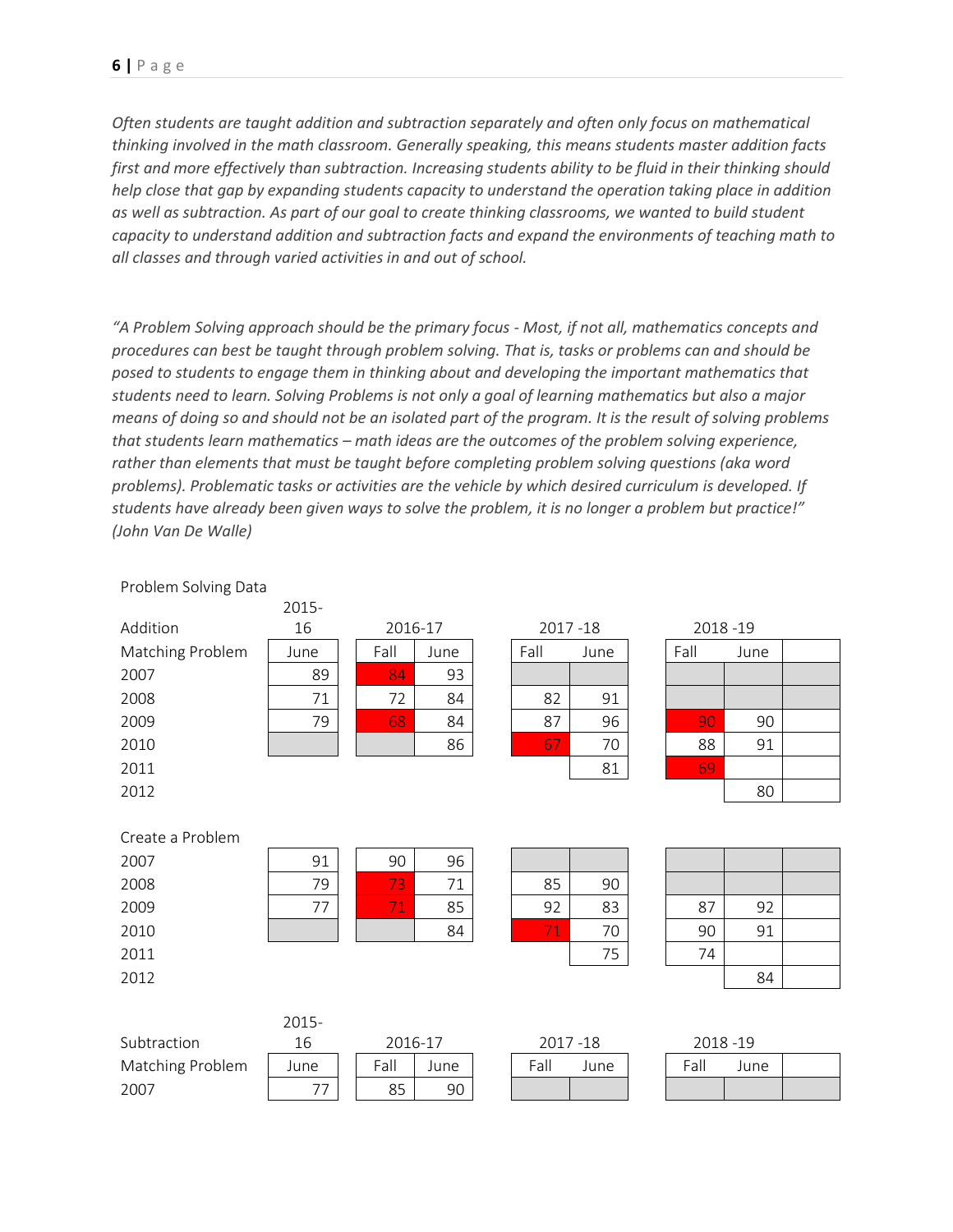| 2008             | 75 | 66 | 87 | 92 | 94 |    |    |  |
|------------------|----|----|----|----|----|----|----|--|
| 2009             | 75 | 66 | 80 | 86 | 95 | 89 | 94 |  |
| 2010             |    |    | 90 | 71 | 69 | 84 | 84 |  |
| 2011             |    |    |    |    | 79 | 73 |    |  |
| 2012             |    |    |    |    |    |    | 64 |  |
|                  |    |    |    |    |    |    |    |  |
| Create a Problem |    |    |    |    |    |    |    |  |
| 2007             | 91 | 85 | 93 |    |    |    |    |  |
| 2008             | 81 | 68 | 76 | 91 | 93 |    |    |  |
| 2009             | 72 | 69 | 74 | 87 | 85 | 84 | 95 |  |
| 2010             |    |    | 81 | 75 | 68 | 79 | 89 |  |
| 2011             |    |    |    |    | 78 | 72 |    |  |
| 2012             |    |    |    |    |    |    | 77 |  |

Red – represents a decrease of more than 5% from the previous assessment.

*The data above shows student problem solving assessments from year to year, where students are matching or creating their own math problems.*

*Due to Covid we do have some gaps in our long term data, but a consistent trend can still be noted. Students Fall assessment often drops from their end of year assessment. To focus on this issue, we have set a goal to expand math outside the classroom. This can mean using mathematical thinking in other classes, but can also extend to helping and/or encouraging parents and caregivers to utilize math resources such as online programs or tools that have been sent home. Further, this goal is about making broad and expanding connections, so students recognize and practice the math that exists in their daily lives.*

#### Numeracy Successes:

- ✓ Early Closings with Numeracy Coach
- $\checkmark$  Outdoor chalkboards and painted math games
- $\checkmark$  Numeracy in our sensory paths
- $\checkmark$  Staff Meetings and PD time spent discussing Numeracy.
- $\checkmark$  Group discussions of MM and PS data.
- ✓ Numeracy Coach/Co-teaching.
- ✓ Increased use of manipulatives (Cuisenaire Rods, Digi-blocks, scales, etc.) in numeracy centres.
- ✓ Use of apps "Sum dog" and "Prodigy" to support math learning.
- ✓ Numeracy learning in all subject areas (building and understanding of fiveness) and through Project Based Learning

# **Literacy**

# Literacy Goals:

o Develop reading and writing skills with a focus on a growth mindset.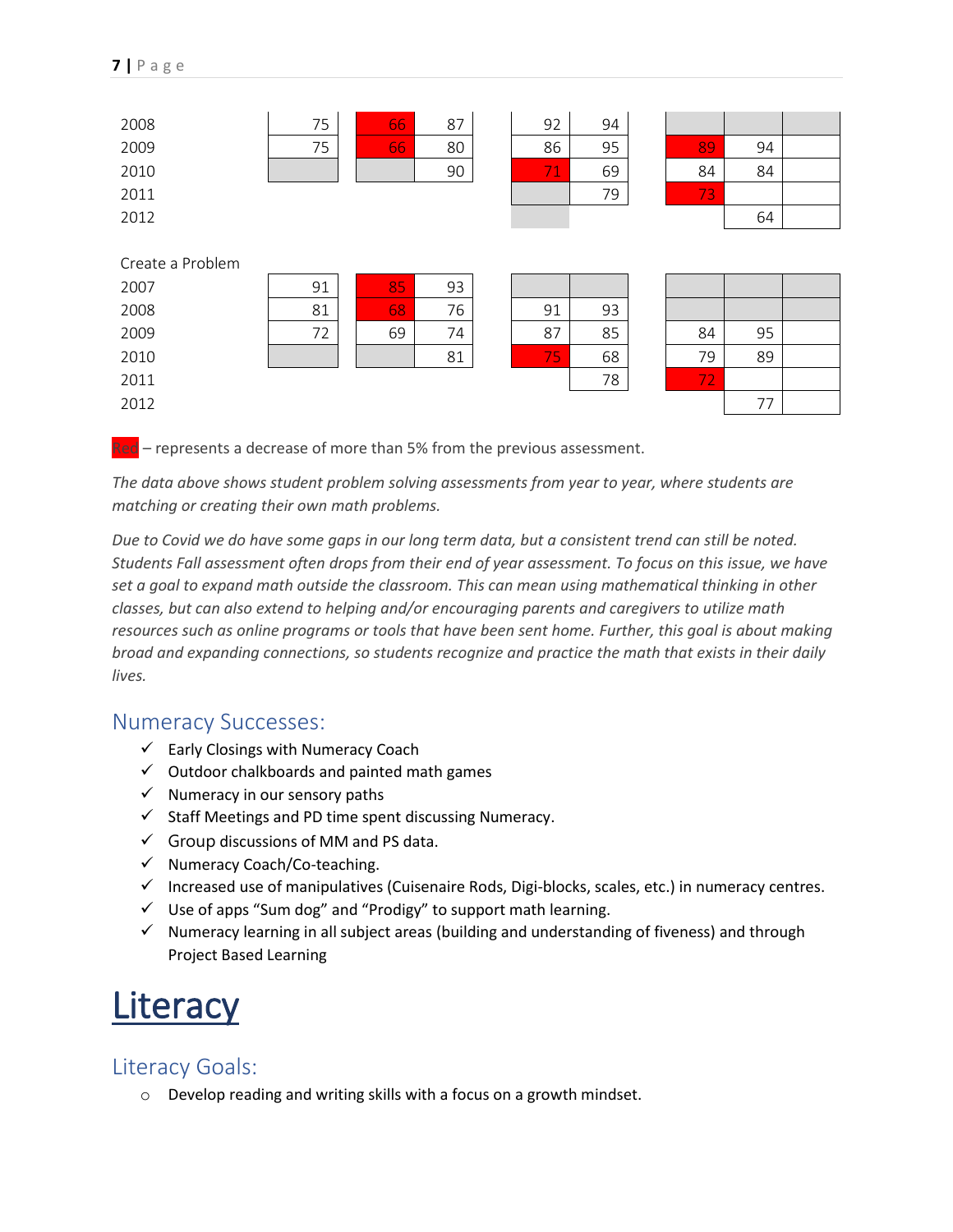o Encourage independent thinkers / adventurous achievers (Risk Takers).

### Literacy Targets:

o 80% of students will be within expected reading levels for their grade

#### Assessment:

- o Fountas & Pinnell reading assessment
- o Provincial Report Card
- o Grade 3 Provincial Assessment 2021
- o Grade 4 FI Provincial Assessment 2021
- o PAWS
- o GB+

# Literacy Projects

In response to the data trends we observed through a variety of assessments, our staff identified where our students were struggling and formed collaborative groups to develop plans to address these areas. As teachers need to be responsive to the needs of their students as well changing dynamics in the school or classroom, these plans will continue to evolve and will be built upon throughout the year.

- Literacy Project: Develop foundational reading skills at Kindergarten to improve reading levels of students in grades 1-4.
- Literacy Project: Recovery Learning Assessment (Gr. 1)
- Literacy Project: Grade 3-4 English, Reading Intervention
- Literacy Project: Grade 3 and 4 Immersion Implement Reading
- Intervention for at risk readers in French and English for French Immersion Programs.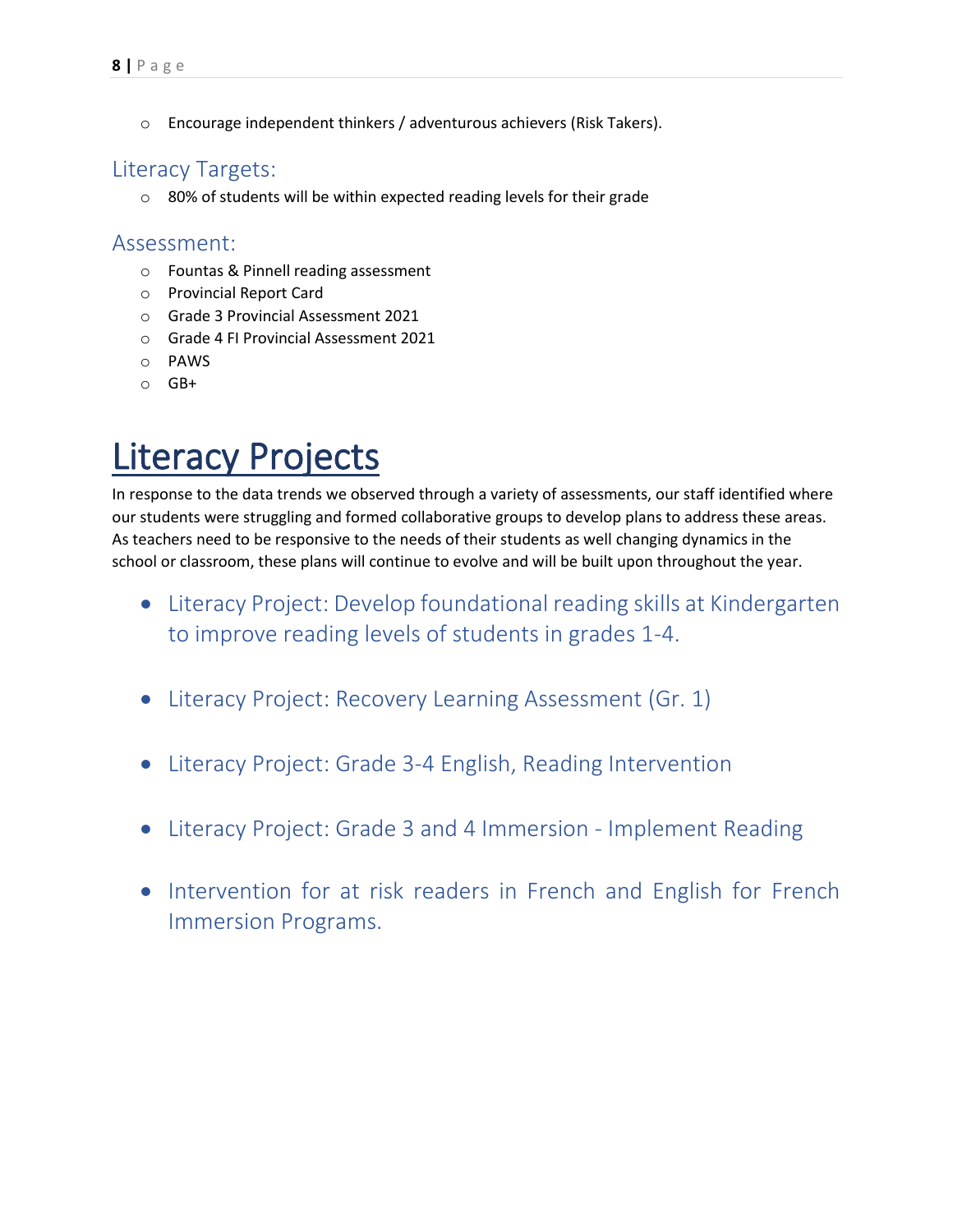### Literacy Data & Evidence:



*Returning from remote learning and a summer, our attention turned to recovery learning and identifying those students that struggled working from home. Based on the Fountas and Pinnell reading data, we noted a considerable number of students that were reading below grade level. Working with reading recovery, resource, and our literacy coaches, our grade groups focused much of their attention on addressing this area of concern. We have seen many improvements and are eager to compare new data. We feel at this point is a good focus to continue our goal to reach the overall target of 80% of students reading within expected reading levels for their grade* 



*Though Maple Leaf Elementary has been using the comprehension wheel continually over the past couple years, we have not had as concentrated of focus in the past year. One of our goals will to again regain that focus, utilizing systems of strategic action to promote better thinking within, about and beyond the text. Knowing, using, understanding, the different sections of this tool will help students to develop their comprehension and engage in higher level thinking with their reading*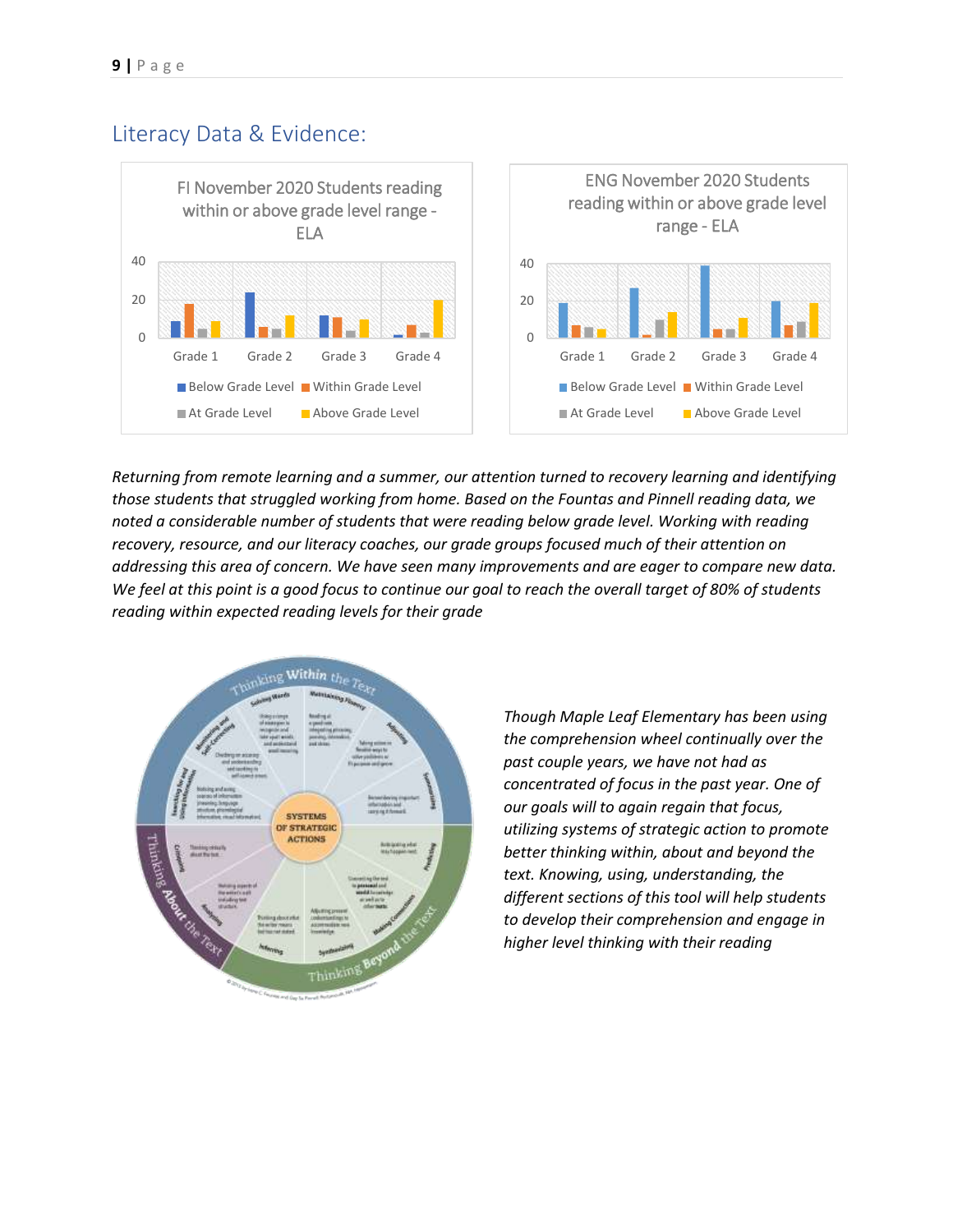### Literacy Successes:

Collaborative Planning Group

- ✓ Early Closings
- ✓ Implementation of PAWS and its language utilized in classroom discussion
- ✓ Fountas and Pinnell systems of strategic action continuing to be implemented and expanded upon in classrooms.
- ✓ Vertical grade group discussions
- ✓ Discussions on F&P and PM data
- ✓ I Love to Read Month & Cuddle Up and Read event
- $\checkmark$  Student reading-buddies program.
- ✓ Student-published writing (class libraries, Young Author/Illustrator Night, etc.) ✓ Literacy Coach.
- ✓ Literacy Learning through all subject areas.
- ✓ Literacy Learning through Project Based, Play based, and Inquiry based learning.

# French Language Acquisition

#### French Language Goals:

- $\circ$  Develop a love of French language and culture and encouraging a growth mindset approach.
- o Increase visible French and French Culture in the school / community

#### French Language Targets:

- o All students in FI will be reading at grade level in grades 3 & 4 French
- o Students in FI will speak French 90% of the time in academic setting

#### Assessment:

- o Provincial Report Cards
- $\circ$  Engagement in French on report card in both student improvement Nov-June and longitudinal annual grade comparison data
- $O$  GB+

# French Language Acquisition Projects

In response to the data trends we observed through a variety of assessments, our staff identified where our students were struggling and formed collaborative groups to develop plans to address these areas. As teachers need to be responsive to the needs of their students as well changing dynamics in the school or classroom, these plans will continue to evolve and will be built upon throughout the year.